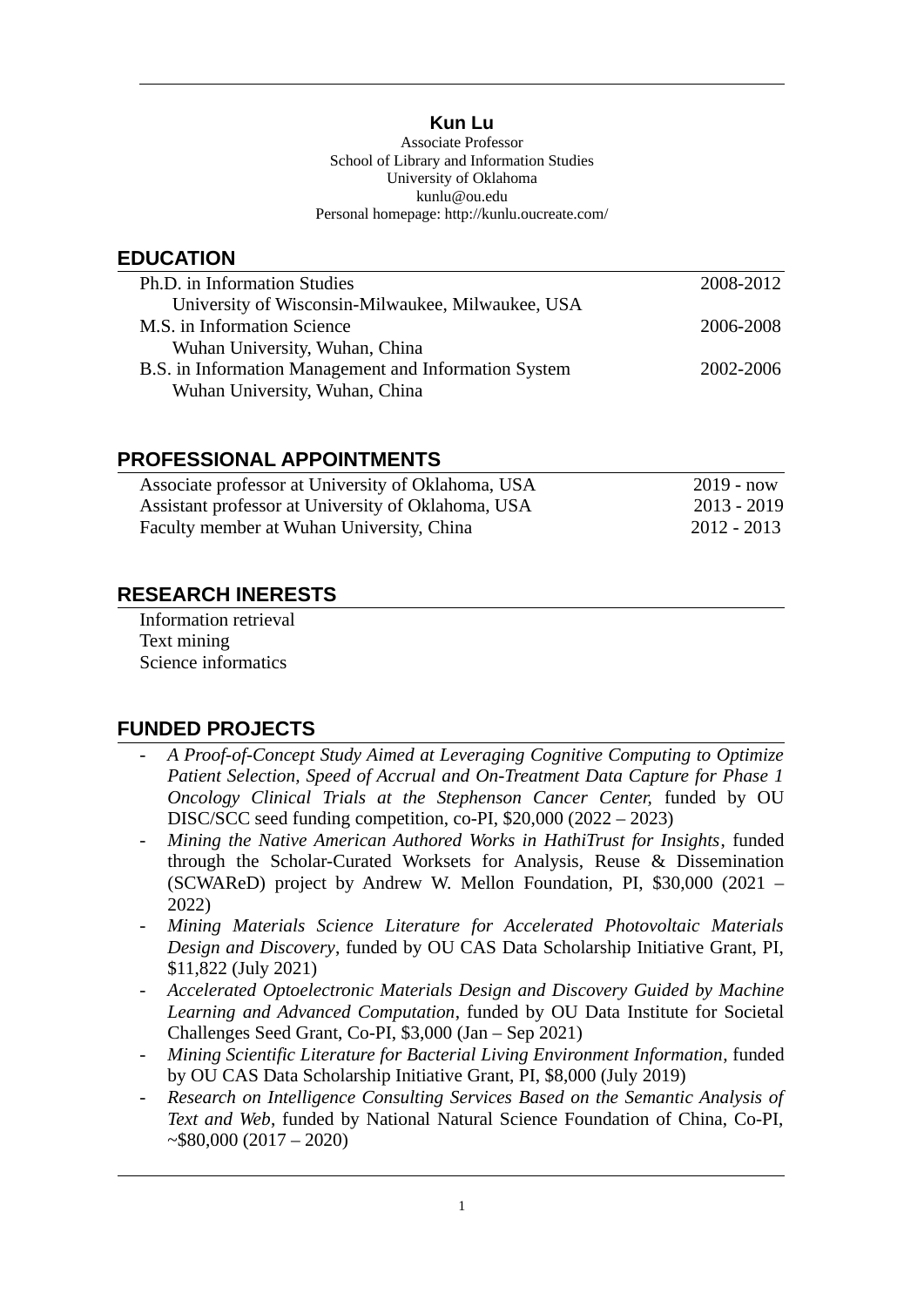#### **PUBLICATIONS**

#### **Referred Journal Articles (\* corresponding author):**

- **Lu, K**., Yang, G., & Wang, X. (2022). Topics Emerged in the Biomedical Field and Their Characteristics. *Technological Forecasting and Social Change*, *174,* 121218.
- Liang, Z., Mao, J., **Lu, K.**, & Li, G. (2021). Finding citations for PubMed: A large-scale comparison between five freely available bibliographic data sources. *Scientometrics, 126*, 9519 - 9542.
- Wang, S., Mao, J., **Lu, K.**, Cao, Y., & Li, G. (2021). Understanding interdisciplinary knowledge integration through citance analysis: A case study on eHealth. *Journal of Informetrics, 15*(4), 101214.
- Joo, S., Cahill, M., Ingram, E., Hoffman, H., Olson, Am., & **Lu, K.** (2021). An analysis of the literacy-enhancing potential of singing versus spoken language in public library storytimes: A text analytics approach. *Journal of Early Childhood Literacy*.
- Liang, Z., Mao, J., **Lu, K.**, Ba, Z., & Li, G. (2021). Combining deep neural network and bibliometric indicator for emerging research topic prediction. *Information Processing and Management, 58*(5), 102611.
- Xu, S., Hao, L., Yang, G., **Lu, K.**, & An, X. (2021). A Topic Models-based Framework for Detecting and Forecasting Emerging Technologies. *Technological Forecasting and Social Change, 162*, 120366.
- Yi, M., Lu, Y., Deng, W., **Lu, K.**, & Zhang, Z. (2020). Understanding Verified Users' Posting Behavior from the Perspective of Human Dynamics: A Case Study of Sina Micro-blog. *Aslib Journal of Information Management, 73*(2), 221 - 239.
- Joo, S., **Lu, K.**, & Lee, T. (2020). Analysis of Content Topics, User Engagement, and Library Factors in Public Library Social Media based on Text Mining. *Online Information Review, 44*(1), 258 - 277.
- Koh, K., Snead, J., & **Lu, K.** (2019). The Process of Maker Learning and Information Behavior in a Technology-Rich High School Class. *Journal of the Association for Information Science and Technology, 70*(12), 1395 - 1412.
- Zhao, W., Mao, J., & **Lu, K.\*** (2018). Ranking Themes on Co-word Networks: Exploring the Relationships among Different Metrics. *Information Processing and Management, 54*(2), 203 - 218.
- **Lu, K.,** Mao, J., & Li, G. (2018). Toward Effective Automated Weighted Subject Indexing: A Comparison of Different Approaches in Different Environments. *Journal of the Association for Information Science and Technology, 69*(1), 121 - 133.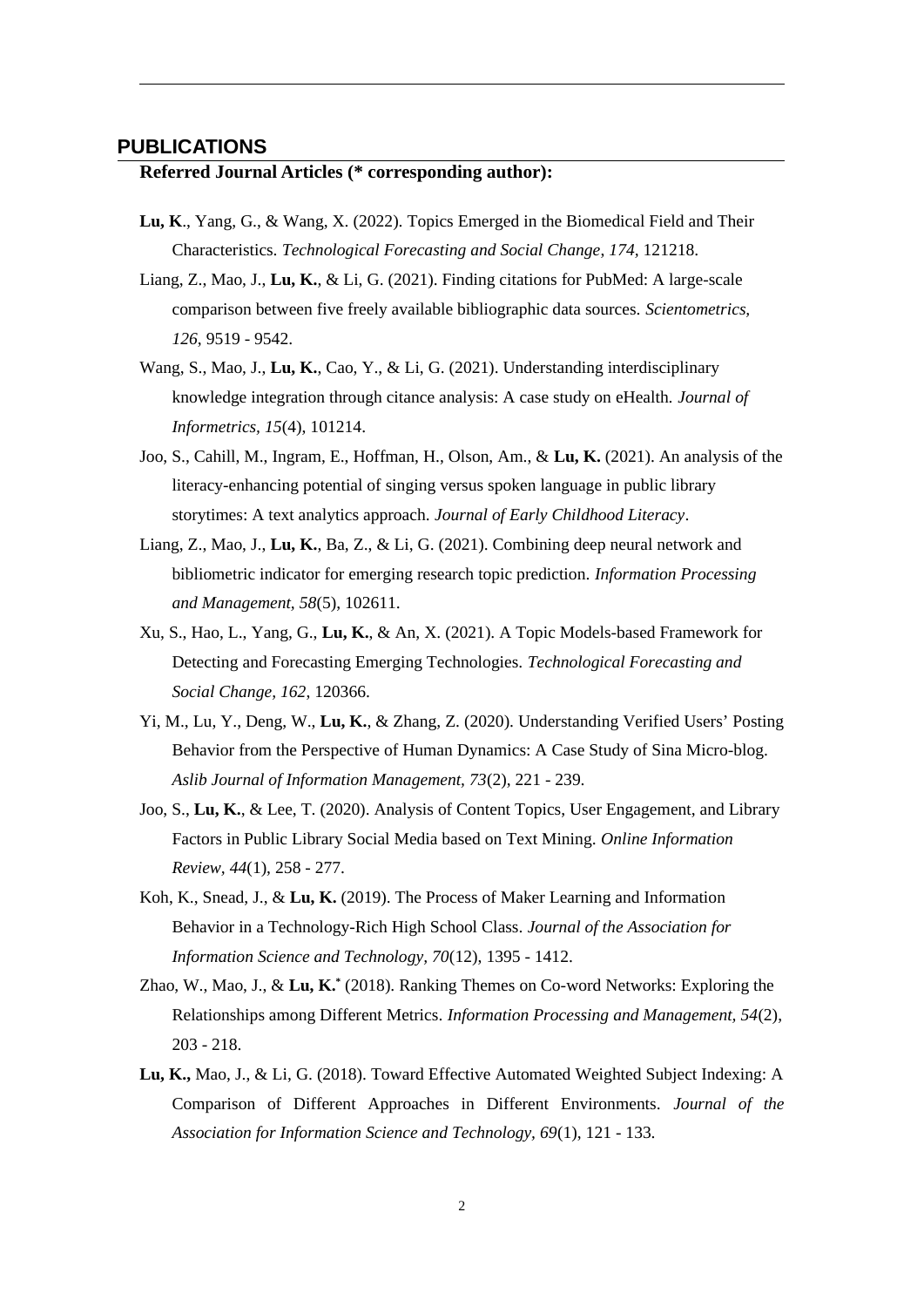- Mao, J., Cao, Y., **Lu, K.,** & Li, G. (2017). Topic Scientific Community in Science: a Combined Perspective of Scientific Collaboration and Topics. *Scientometrics, 112*(2), 851-875.
- **Lu, K.**, Joo, S., Lee, T., & Hu, R. (2017). Factors that Influence Query Reformulations and Search Performance in Health Information Retrieval – A Multi-level Modeling Approach. *Journal of the Association for Information Science and Technology, 68*(8), 1886-1898.
- **Lu, K.,** Cai, X., Ajiferuke, I., & Wolfram, D. (2017). Vocabulary Size and its Effect on Topic Representation. *Information Processing and Management*, *53*(3), 653-665.
- Mao, J., **Lu, K.,** Li, G., & Yi, M. (2016). Profiling Users with Tag Networks in Diffusionbased Personalized Recommendation. *Journal of Information Science*, *42*(5), 711-722.
- Mao, J., **Lu, K.\* ,** Mu, X., & Li, G. (2015). Mining Document, Concept and Term Associations for Effective Biomedical Retrieval - Introducing MeSH-enhanced Retrieval Models. *Information Retrieval Journal, 18*(5), 413-444.
- **Lu, K.** & Mao, J. (2015). An Automatic Approach to Weighted Subject Indexing An Empirical Study in the Biomedical Domain. *Journal of the Association for Information Science and Technology, 66*(9), 1776-1784.
- **Lu, K.,** Ajiferuke, I., & Wolfram, D. (2014). Extending Citer Analysis to Journal Impact Evaluation. *Scientometrics, 100*(1), 245-260.
- **Lu, K.** & Kipp, M.E.I. (2014). Understanding the Retrieval Effectiveness of Collaborative Tags and Author Keywords in Different Retrieval Environments – An Experimental Study on Medical Collections. *Journal of the Association for Information Science and Technology, 65*(3), 483-500.
- Mu,X., **Lu, K.,** & Ryu, H. (2014). Explicitly Integrating MeSH Thesaurus Help into Health Information Retrieval Systems: An Empirical User Study. *Information Processing and Management*, *50*(1), 24-40.
- **Lu, K.** & Wolfram, D. (2012). Measuring Author Research Relatedness: A Comparison of Word-based, Topic-based and Author Co-citation Approaches. *Journal of the American Society for Information Science and Technology, 63*(10), 1973-1986.
- Joo, S., Lin, S. & **Lu, K.** (2011). A Usability Evaluation Model for Academic Library Websites: Efficiency, Effectiveness and Learnability. *Journal of Library and Information Studies, 9*(2), 11-26.
- Mu, X., Ryu, H. & **Lu, K.** (2011). Supporting Effective Health and Biomedical Information Retrieval and Navigation: A Novel Facet View Interface Evaluation. *Journal of Biomedical Informatics, 44*(4), 576-586.
- **Lu, K.**, Joo, S. & Wolfram, D. (2011). An Investigation of Web Resource Distribution in the Field of Information Science. *Cybermetrics, 15(1)*.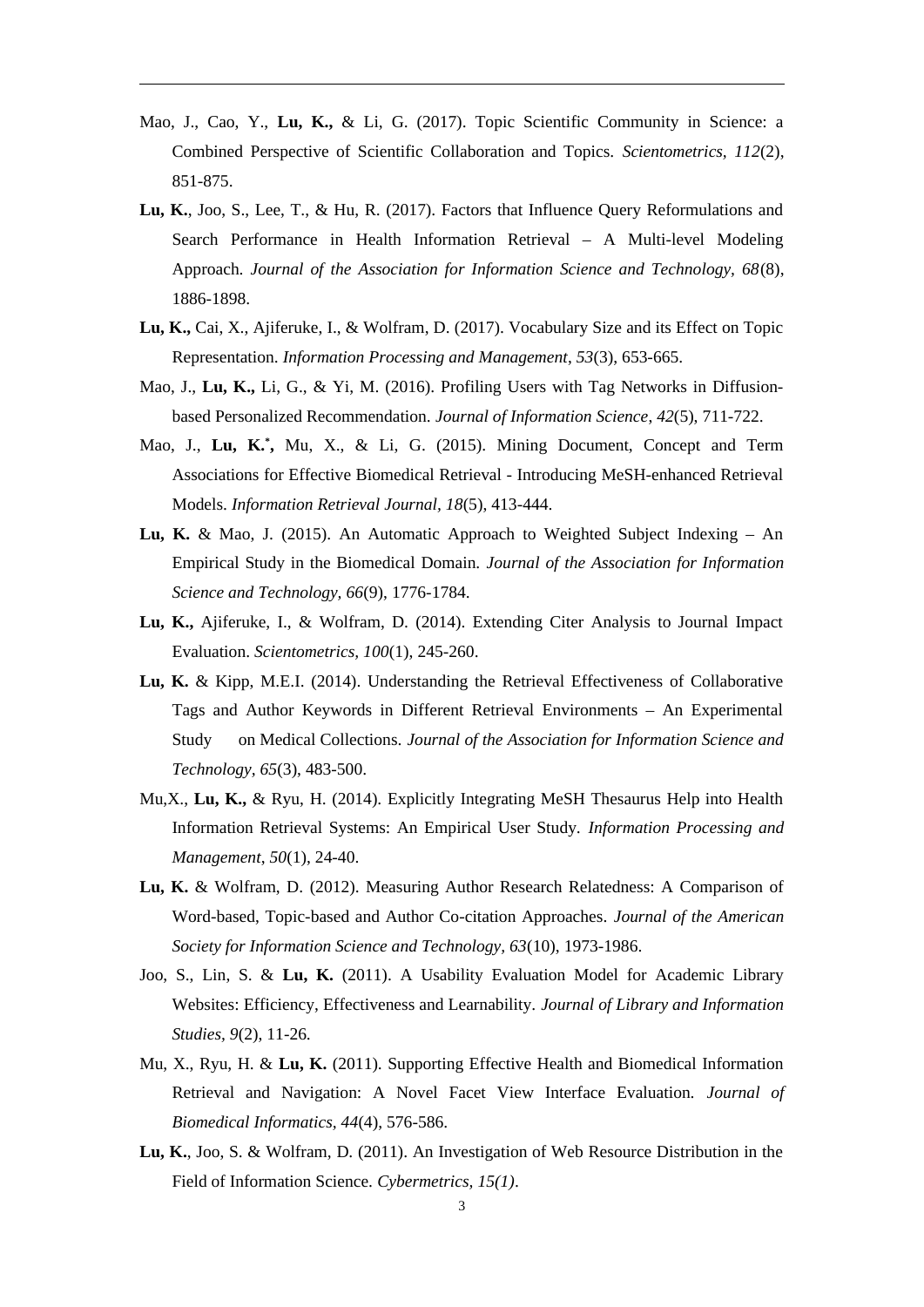- Ajiferuke, I., **Lu, K.** & Wolfram, D. (2011). Who Are the Research Disciples of an Author? Examining Publication Recitation and Oeuvre Citation Exhausitivity. *Journal of Informetrics, 5*(2), 292-302.
- **Lu, K.** & Wolfram, D. (2010). Geographic Characteristics of the Growth of Informetrics Literature 1987-2008. *Journal of Informetrics*, *4*(1), 591-601.
- Ajiferuke, I., **Lu, K.** & Wolfram, D. (2010). A Comparison of Citer and Citation-Based Measure Outcomes for Multiple Disciplines. *Journal of the American Society for Information Science and Technology, 61*(10), 2086-2096.
- Mu, X., **Lu, K.** & Ryu, H. (2010). Search Strategies on a New Health Information Retrieval System. *Online Information Review, 34*(3), 440-456. **(Emerald Literati Network Highly Commented Paper Award)**
- Mu, X. & **Lu, K.** (2010). Towards Effective Genomic Information Retrieval: The Impact of Query Complexity and Expansion Strategies. *Journal of Information Science. 36*(2), 194- 208.
- **Lu, K.** (2008). Tacit Knowledge Externalization Based on Web2.0. *Chinese Journal of Information Science, 2*, 247-251.
- Cai, Q., **Lu, K.** & Wang, JY. (2008). Research on Evaluation Indices System of the Network Database Service Benefit .*Chinese Journal of Intelligence, 27*(2), 40-42.

#### **Referred Conference Proceedings:**

- Liang, Z., Liu, F., Mao, J., & **Lu, K.** (2021). A Knowledge Representation Model for Studying Knowledge Creation, Usage, and Evolution. In *Proceedings of iConference 2021*. Beijing, China. (Full paper, **Best Pest Runner-ups**)
- **Lu, K.** (2020). What Kind of Research Topics Emerged in the Biomedical Domain? A Perspective from Newly Added Subject Terms in a Thesaurus. In *Proceedings of iConference 2020.* Borås, Sweden. (Poster)
- Mao, J., Zhang, J., **Lu, K.**, & Li, G. (2019). Understanding the Relevance between Text and Images in Disaster-related Social Media Posts. In *Proceedings of ASIST 2019*. Melbourne, Australia. (Poster)
- Mao, J., **Lu, K.**, Zhao, W., & Cao, Y. (2018). How Many Keywords Do Authors Assign to Research Articles – A Multi-disciplinary Analysis. In *Proceedings of iConference 2018*. Sheffield, UK. (Poster)
- Joo, S., & **Lu, K.** (2017). Content Analysis of Facebook Posts in Public Libraries based on Textual Analysis. In *Proceedings of ASIST 2017*. Arlington, Virginia, USA. (Poster)
- Valencia, K.R., & **Lu, K.** (2017). Mining Scholarly Articles for Citation Contexts A Pilot Study in Information Science Domain. In *Proceedings of iConference 2017.* Wuhan, Hubei, China. (Poster)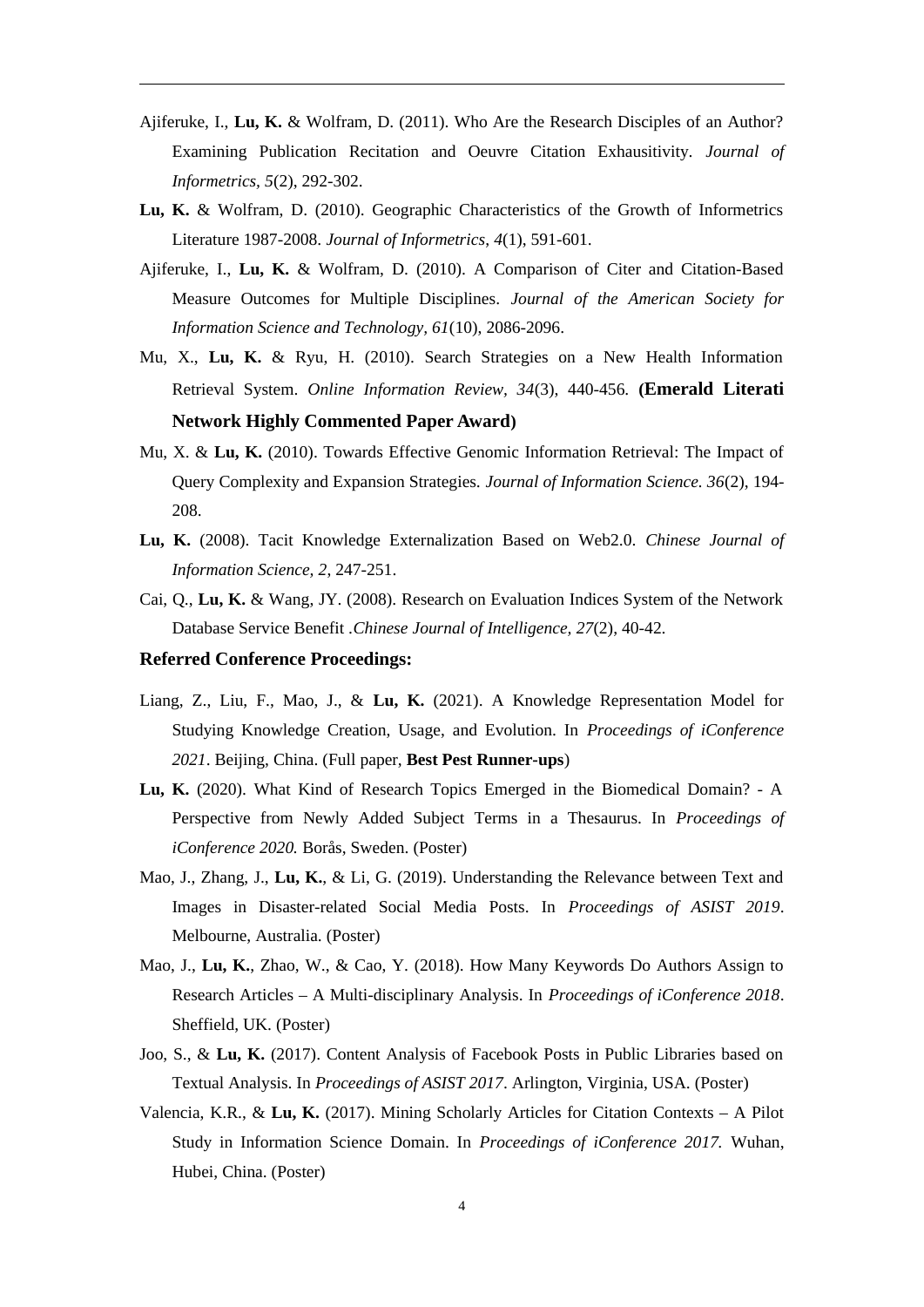- **Lu, K.,** Mao, J., Li, G., & Xu, J. (2016). Recognizing Reference Spans and Classifying their Discourse Facets. In *BIRNDL@JCDL* (pp.139-145). Newark, New York, USA. (Poster)
- **Lu, K.**, Joo, S., Lee, T., & Hu, R. (2016). Analyzing Query Reformulation Data using Multilevel Modeling. In *Proceedings of iConference 2016*. Philadelphia, Pennsylvania, USA. (Poster)
- **Lu, K.**, Mao, J., Li, G. (2015). Enhancing Subject Metadata with Automated Weighting: A Comparison of Different Measures. In *Proceedings of International Conference on Asian Digital Libraries 2015 (ICADL'2015),* Seoul, Korea. **(Best Paper Award)**
- Chiu, W., & **Lu, K.** (2015). Random Walk on Co-word Network: Ranking Terms Using Structural Features. In *Proceedings of the 2015 Annual Meeting of the Association for Information Science and Technology (ASIST'2015),* St. Louis, Missouri, USA. (Paper)
- Chiu, W., & **Lu, K.** (2015). Paradigmatic Relations and Syntagmatic Relations: How Are They Related? In *Proceedings of the 2015 Annual Meeting of the Association for Information Science and Technology (ASIST'2015),* St. Louis, Missouri, USA. (Poster)
- **Lu, K.,** Zhao, Y., Ajiferuke, I., & Wolfram, D. (2015). How related is author topical similarity to other author relatedness measures. In *Proceedings of the International Society of Scientometrics and Informetrics Conference 2015 (ISSI'2015)*, Istanbul, Turkey. (Paper)
- Mao, J., & **Lu, K.** (2014). Leverage the associations between documents, subject headings and terms to enhance retrieval. In *Proceedings of the 7th International workshop on Exploiting Semantic Annotations in Information Retrieval (ESAIR'14)*, pp. 33-35, Shanghai, China. (Poster)
- Wang, Y., Joo, S., & **Lu, K.** (2014). Exploring topics in the field of data science by analyzing Wikipedia documents: A preliminary result. In *Proceedings of the 2014 Annual Meeting of the Association for Information Science and Technology (ASIST'2014), Seattle, USA.* (Poster)
- **Lu, K.,** & Mao, J. (2013). Automatically infer subject terms and documents associations through text mining. In *Proceedings of the 2013 Annual Meeting of the American Society for Information Science and Technology (ASIST'2013)*, Montreal, Canada. (Poster)
- Hu, R., **Lu, K.,** & Joo, S. (2013). Effects of Topic Familiarity and Search Skills on Query Reformulation Behavior. In *Proceedings of the 2013 Annual Meeting of the American Society for Information Science and Technology (ASIST'2013)*, Montreal, Canada. (Paper)
- **Lu, K.,** Lu, W., Cheng, Q., Lei, S., & He, J. (2013). A Visualization Tool for Topic Evolution among Research Fields. In *Proceedings of the International Society of Scientometrics and Informetrics Conference 2013 (ISSI'2013)*. Vienna, Austria. (Poster)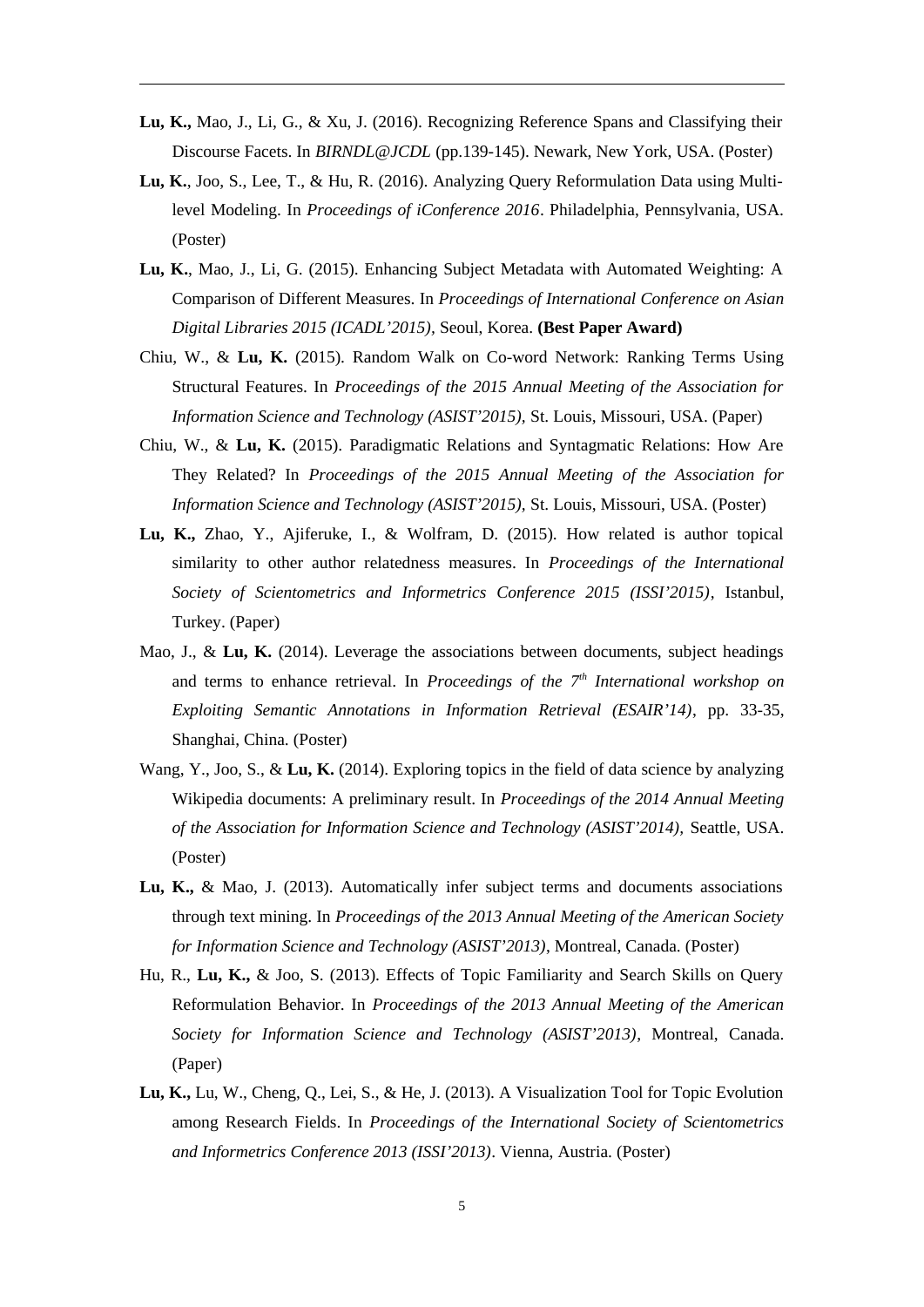- **Lu, K.,** Ajiferuke, I., & Wolfram, D. (2013). Extending Citer-based Analysis to Journal Impact Evaluation. In *Proceedings of the International Society of Scientometrics and Informetrics Conference 2013 (ISSI'2013)*. Vienna, Austria. (Paper)
- **Lu, K.** (2013). An Insight into Vector Space Modeling and Language Modeling. In *Proceedings of the iConference 2013*. Fort Worth, Texas, USA. (Poster)
- Joo, S. & **Lu, K.** (2012). Structural Analysis of Author Vector Space in the Field of Information Science. In *Proceedings of 2012 Annual Meeting of the American Society for Information Science and Technology (ASIST'2012),* Baltimore, Maryland. (Poster)
- **Lu, K.** & Wolfram, D. (2011). Assessing Author Research Focus Using Vector Space Modeling. In *Proceedings of 2011 Annual Meeting of the American Society for Information Science and Technology (ASIST'2011),* New Orleans, Louisiana. (Poster)
- Tirilly, P., **Lu, K.,** & Mu, X. (2011). Predicting Modality from Text Queries for Medical Image Retrieval. In *Proceedings of the 2011 international ACM workshop on Medical Multimedia analysis and retrieval* (pp.7-12). Scottsdale, Arizona, USA. (Paper)
- Tirilly, P., **Lu, K.**, Mu, X., & Zhao, T. (2011). On Modality Classification and Its Use in Text-based Image Retrieval in Medical Databases. In *Proceedings of the 9th International Workshop on Content-based Multimedia Indexing (CBMI),* Madrid, Spain. (Paper)
- **Lu, K.** & Kipp, M.E.I. (2010)**.** An Experimental Study on the Retrieval Effectiveness of Collaborative Tags. In *Proceedings of 2010 Annual Meeting of the American Society for Information Science and Technology (ASIST'2010),* Pittsburgh, Pennsylvania. (Poster)
- **Lu, K.** & Wolfram, D. (2010). Delineating Citation Concepts. In *Proceedings of 2010 Annual Meeting of the American Society for Information Science and Technology (ASIST'2010),* Pittsburgh, Pennsylvania. (Poster)
- **Lu, K.** & Mu, X. (2009). Query Expansion Using UMLS Tools for Health Information Retrieval. In *Proceedings of the 2009 Annual Meeting of the American Society for Information Science and Technology (ASIST'2009)*, Vancouver, British Columbia. (Paper)
- Ajiferuke, I., Wolfram, D. & **Lu, K.** (2009). A Comparison of Citer and Citation-based Measure Outcomes in the Social Sciences. In *Proceedings of 2009 Annual Meeting of the American Society for Information Science and Technology (ASIST'2009),* Vancouver, British Columbia.. (Poster)

#### **PEER REVIEW EXPERIENCE**

Aslib Journal of Information Management The Electronic Library Frontiers Research Metrics & Analytics IMLS grant reviewer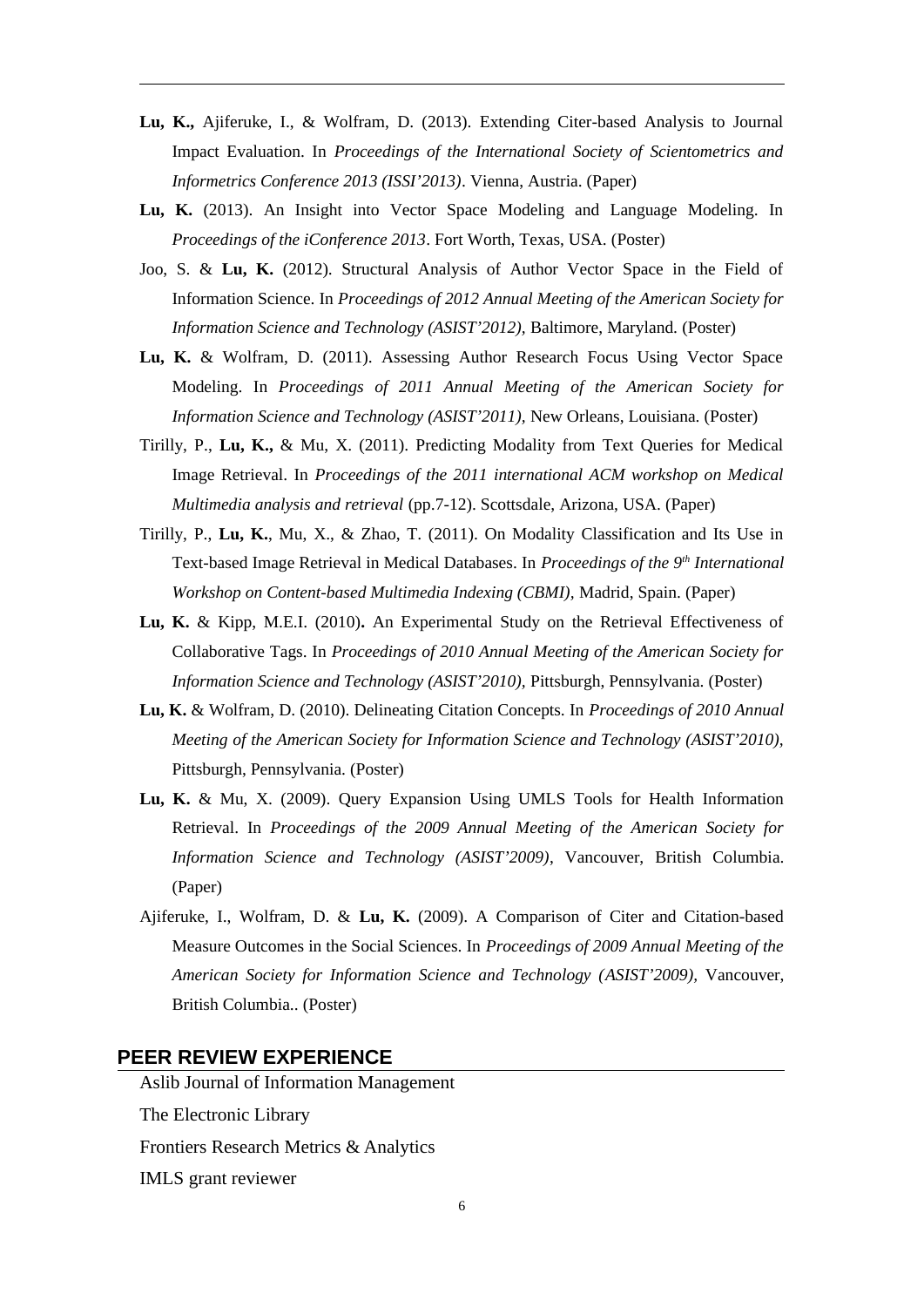International Journal of Human-Computer Interaction iConference paper reviewer ASIST paper reviewer Journal of the Association for Information Science and Technology Journal of Informetrics Journal of Information Science Journal of Information Science Theory and Practice Journal of Data and Information Management

# **TEACHING EXPERIENCE**

*Doctoral Research Methods* at University of Oklahoma (2021) *Database Design* at University of Oklahoma (2021 – present) *Information Retrieval and Text Mining* at University of Oklahoma (2019 - present) *Fundamentals of IT* at University of Oklahoma (2013 - present) *Dynamic Web Development* at University of Oklahoma (2015 - present) *Information Studies Capstone* at University of Oklahoma (2015 - present) *Information Technology Management* at University of Oklahoma (2014 – 2015) *Data Mining* (Co-teach in English) at Wuhan University (2013 Spring) *Information Resource Management* at Wuhan University (2013 Spring) *Web Application Development* at University of Wisconsin-Milwaukee (2012 Spring) *Database Information Retrieval Systems* at University of Wisconsin-Milwaukee (2011 Fall)

# **SERVICE EXPERIENCE**

### **Service to the Academic Community**

- Scilit Advisory Board (2021 )
- IMLS Field Reviewer
- Editorial Board member of Aslib Journal of Information Management (2021 - )
- JCDL 2018 Program Committee
- ICADL 2015 2016 Program Committee
- ASIST 2015 2017 SIG/MET Program Committee
- ASCW'15 (Quantifying and Analyzing Scholarly Communication on the Web) Program Committee
- ASIST SIG/MET Membership Chair (2015 2017)

## **University of Oklahoma**

- SLIS Undergraduate Studies Committee Chair
- SLIS Curriculum Committee Member